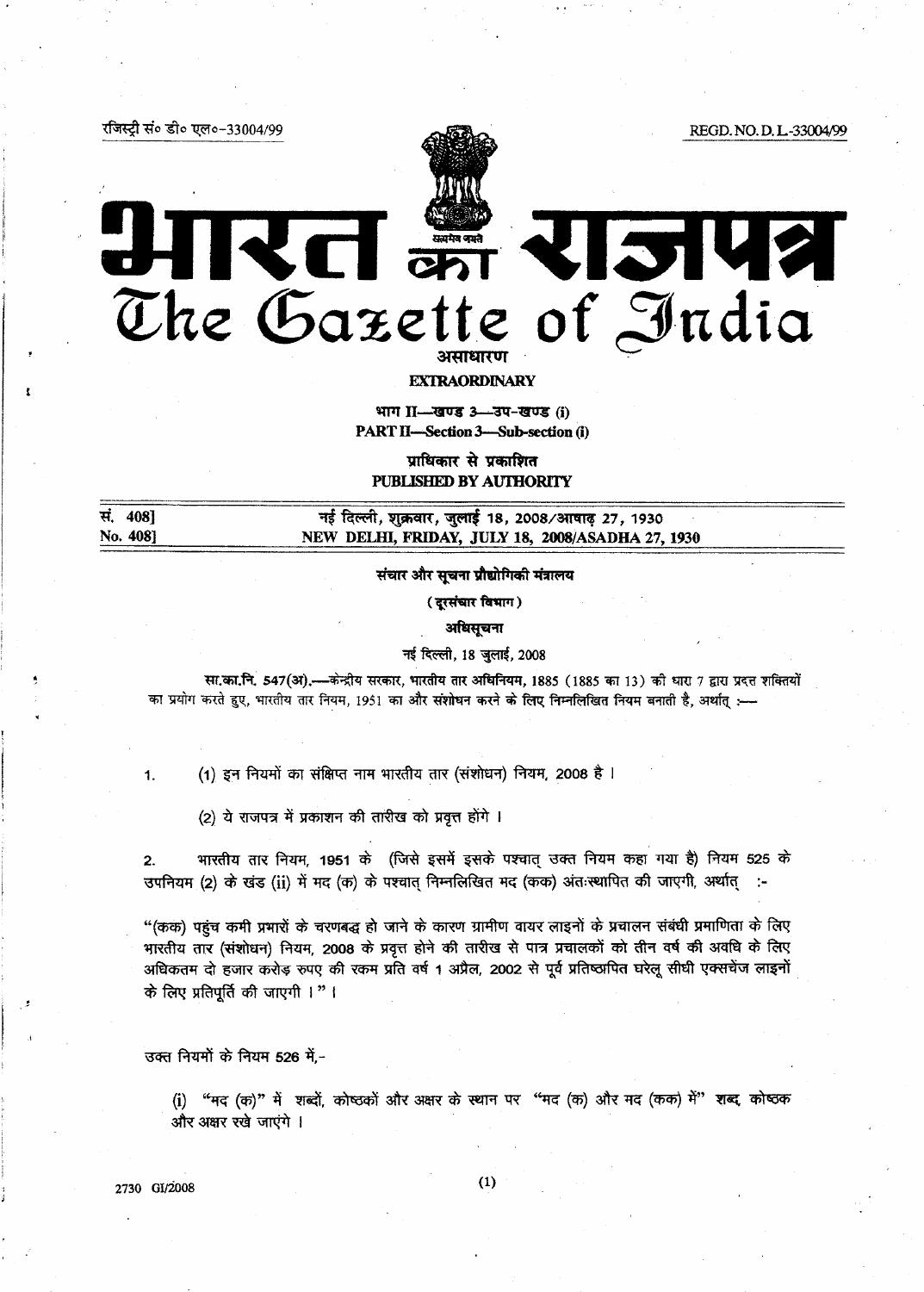(ii) स्पष्टीकरण के स्थान पर निम्नलिखित स्पष्टीकरण रखा जाएगा, अर्थात् :-

"स्पष्टीकरण :- इस नियम के प्रयोजनों के लिए "पात्र प्रचालकों" से बुनियादी सेवा प्रचालक सेलूलर मोबाइल सेवा प्रदाता, एकीकृत अभिगम सेवा लाइसेंस घारक, अवसंरचना प्रदाता और इंटरनेट सेवा प्रदाता अभिप्रेत है ।

> [फा. सं. 30-1/2004-एलएफ] मनीष सिन्हा, डीडीजी (एलएफ)

टिप्पण : मूल नियम, डाक और तार निर्देशिका जिल्द 1, विधायी अधिनियमितियां, भाग 2, संस्करण में प्रकाशित किए गए थे और तत्पश्चात् निम्नलिखित अधिसूचना द्वारा संशोधित किए गए :-

साकानि 190 तारीख 18.2.1984  $\mathbf 1$ .  $\overline{2}$ . साकानि 386(अ) तारीख 22.5.1984 साकानि 387(अ) तारीख 22.5.1984  $\overline{3}$ . साकानि 679 तारीख 30.6.1984 4. साकानि 428 तारीख 27.4.1985 5. साकानि 729 तारीख 3.8.1985 6.  $\overline{7}$ . साकानि 982 तारीख 19.10.1985 साकानि 553(अ) तारीख 27.3.1986 8. 9. साकानि 314 तारीख 26.4.1986  $10.$ साकानि 566 तारीख 26.7.1986 साकानि 953(अ) तारीख 23.7.1986  $11.$ साकानि 1121(अ) तारीख 1.10.1986  $12.$ 13. साकानि 1167(अ) तारीख 28.10.1986 साकानि 1237(अ) तारीख 28.11.1986  $14.$ 15. साकानि 49 तारीख 17.1.1987 साकानि 112(अ) तारीख 25.2.1987 16. साकानि 377(अ) तारीख 9.4.1987  $17.$ 18. साकानि 674(अ) तारीख 27.7.1987 19. साकानि 719(अ) तारीख 18.8.1987 20. साकानि 837(अ) तारीख 5.10.1987  $21.$ साकानि 989 (अ)तारीख 17.12.1987  $22.$ साकानि 337(अ) तारीख 11.3.1988 23. साकानि 361(अ) तारीख 21.3.1988 24. साकानि 626(अ) तारीख 17.5.1988 25. साकानि 660(अ) ताल्लेख 31.5.1988 26. साकानि 693(अ) तारीख़ 10.6.1988 27. साकानि 734(अ) तारीख 24.6.1988 साकानि 606 तारीख 14.7.1988 28.

| 29. | साकानि 812(अ) तारीख 26.7.1988          |
|-----|----------------------------------------|
| 30. | साकानि 888(अ) तारीख 1.9.1988           |
| 31. | साकानि 907(अ) तारीख 7.9.1988           |
| 32. | साकानि 916(अ) तारीख 9.9.1988           |
| 33. | साकानि 1054(अ) तारीख 2.11.1988         |
| 34. | साकानि 179 तारीख 18.3.1989             |
| 35. | साकानि 358(अ) तारीख 15.3.1 <b>98</b> 9 |
| 36. | साकानि 622(अ) तारीख 15.6.1989          |
| 37. | साकानि 865(अ) तारीख 29.9.1989          |
| 38. | साकानि 413(अ) तारीख 29.3.1990          |
| 39. | साकानि 574(अ) तारीख 15.6.1990          |
| 40. | साकानि 933(अ) तारीख 3.12.1990          |
| 41. | साकानि 985(अ) तारीख 20.12.1990         |
| 42. | साकानि 74 तारीख 18.1.1991              |
| 43. | साकानि 237(अ) तारीख 25.4.1991          |
| 44. | साकानि 251(अ) तारीख 2.5.1991           |
| 45. | साकानि 543(अ) तारीख 21.5.1992          |
| 46. | साकानि 560(अ) तारीख 26.5.1992          |
| 47. | साकानि 587(अ) तारीख 10.6.1992          |
| 48. | साकानि 730(अ) तारीख 19.8.1992          |
| 49. | साकानि 830(अ) तारीख 28.10.1992         |
| 50. | साकानि 62(अ) तारीख 11.2.1993           |
| 51. | साकानि 80 तारीख 6.2.1993               |
| 52. | साकानि 384(अ) तारीख 27.4.1993          |
| 53. | साकानि 387 (अ)तारीख 28.4.1993          |
| 54. | साकानि 220(अ) तारीख 26.3.2004          |
| 55. | साकानि 713(अ) तारीख 17.11.2006         |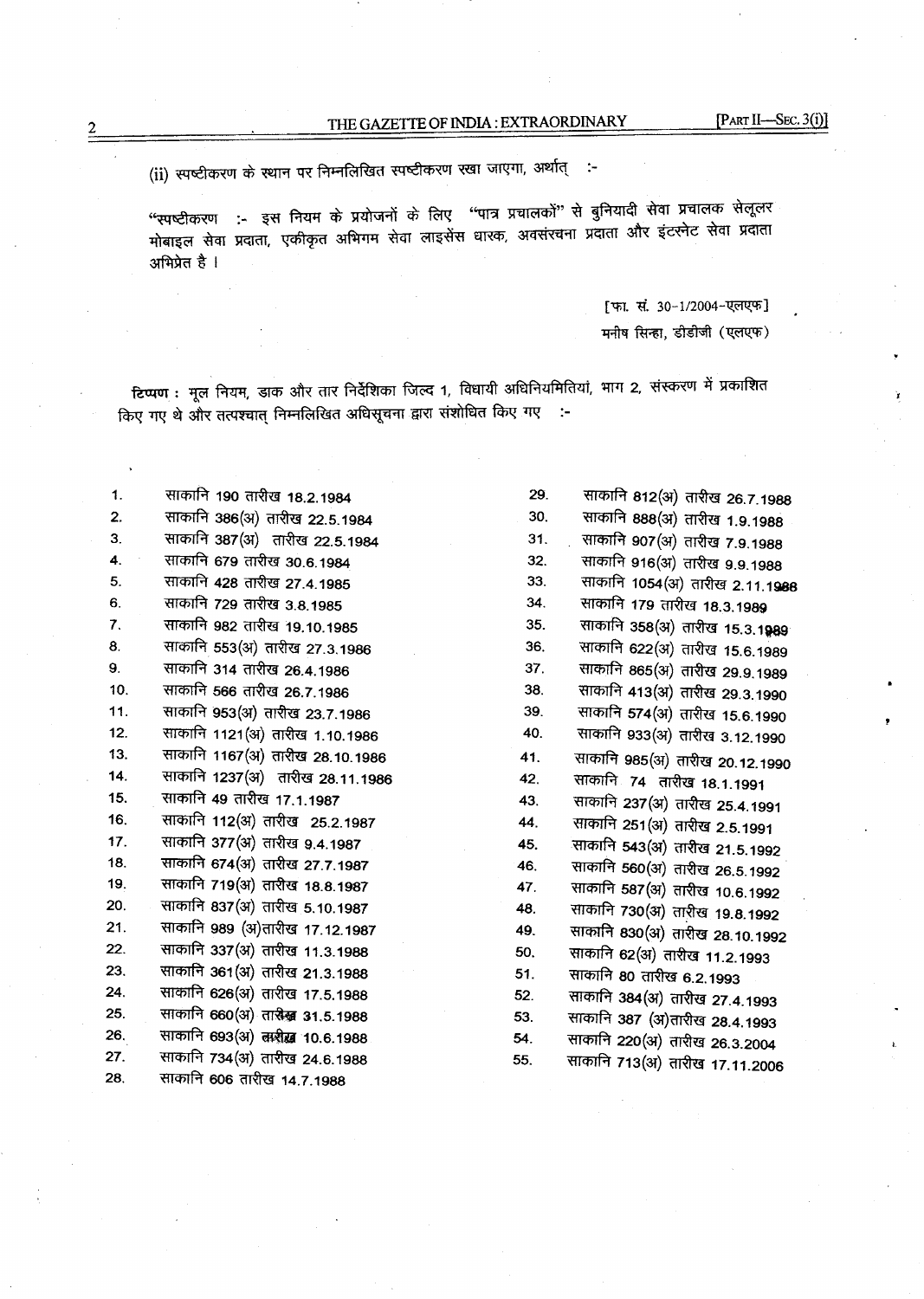1.

## MINISTRY OF COMMUNICATIONS AND INFORMATION TECHNOLOGY (Department of Telecommunications)

## **NOTIFICATION**

## New Delhi, the 18th July, 2008

G.S.R. 547(E).—In exercise of the powers conferred by Section 7 of the Indian Telegraph Act, 1885 (13 of 1885), the Central Government hereby makes the following rules further to amend the Indian Telegraph Rules, 1951, namely : $-$ 

These rules may be called the Indian Telegraph (Amendment) Rules,  $(1)$ 2008.

They shall come into force on the date of their publication in the  $(2)$ Official Gazette.

In rule 525 of the Indian Telegraph Rules, 1951 (hereinafter referred to as the  $2.$ said rules), in sub-rule (2), in clause (ii), after item (a) the following item (aa) shall be inserted, namely :-

"(aa) For household Direct Exchange Lines installed prior to 1<sup>st</sup> day of April 2002, an amount of maximum Two thousand Crore rupees per annum for a period of three years shall be reimbursed to the eligible operators, from the date the Indian Telegraph (Amendment) Rules, 2008 come into force, for operational sustainability of rural wirelines in lieu of Access Deficit Charges being phased out".

In rule 526 of the said rules,-

- after the words, brackets and letters "Direct Exchange Lines referred to in  $(i)$ item (a)", the words, brackets and letters "and item (aa)" shall be inserted.
- for the Explanation, the following Explanation shall be substituted,  $(ii)$ namely:-

"Explanation.- For the purposes of this rule, "eligible operators" means the Basic Service Operators, Cellular Mobile Service Providers, Unified Access Services Licensees, Infrastructure Providers and Internet Service Providers.

> [F. No. 30-1/2004-LF] MANISH SINHA, DDG (LF)